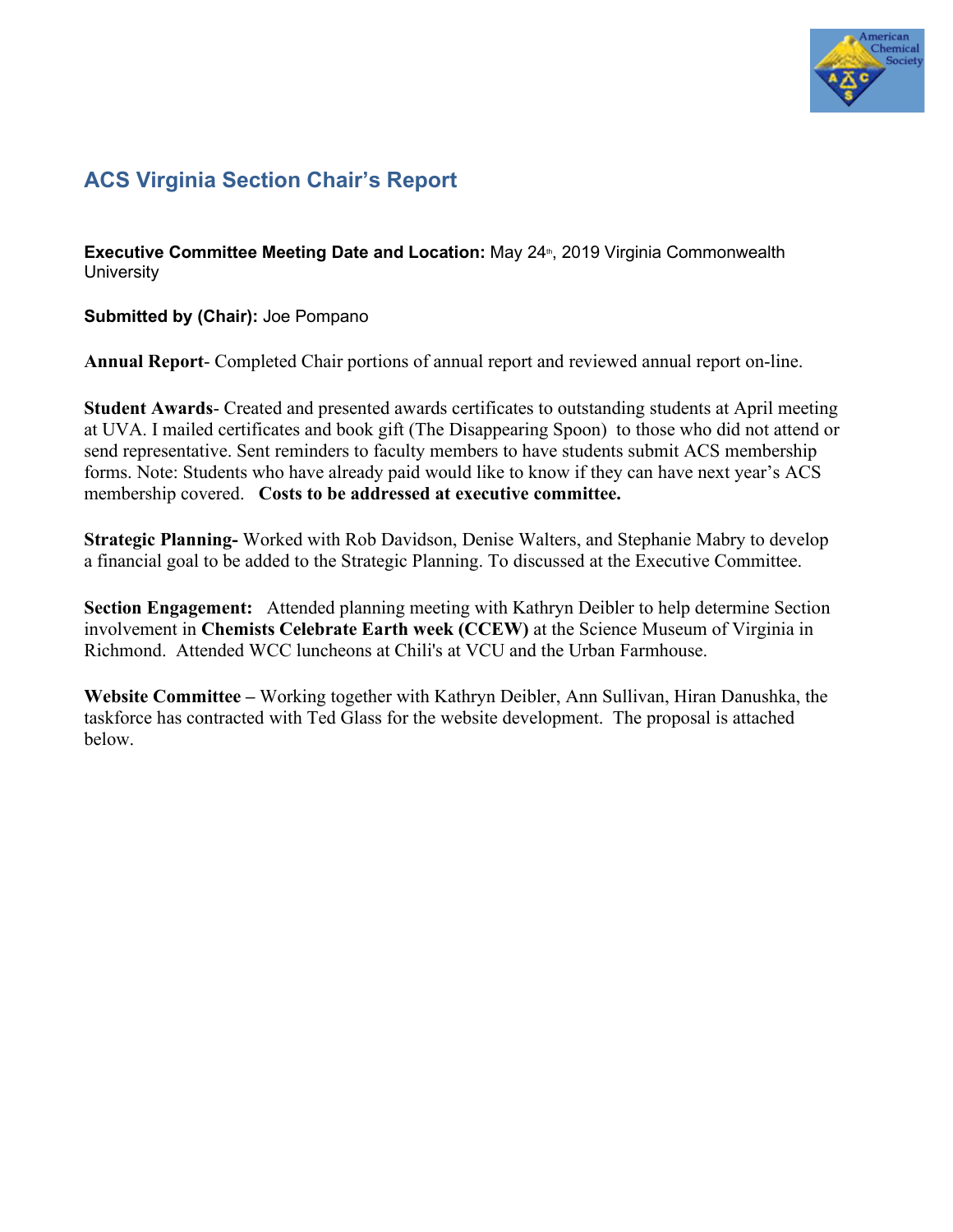

Ted Glass . 118 Forsyth Street . New York, NY 10002

**Rob Davidson ACS Virginia Division** April 7, 2019

Invoice for:

Website development work by Ted Glass for the American Chemical Society (ACS) Virginia Division will include the following:

Recommend hosting company and assist setup of domain registry, hosting account and appropriate account features (renewals, email accounts, etc)

Set up a beta site for development using the Wordpress content management system with features including:

- Content management by selected editors.
- . Make beta site accessible to selected members for suggestions.
- Populate pages with current content.

• Add ability for people to register and pay for upcoming meetings and events.

• Possibly include a document archive.

• Provide tutoring to select members of AGFD for continuing management and modifications of the content of the site.

. Take the site live before the end of May.

You will make necessary payments for hosting, domain registration, and required software. Approximately \$350 (includes 2 year hosting subscription)

Payment terms - \$1,000 deposit, \$2,000 upon conclusion.

Please remit \$1,000

**Edward Glass** SS: 118-34-8524

917-553-9191 · tglass118@gmail.com